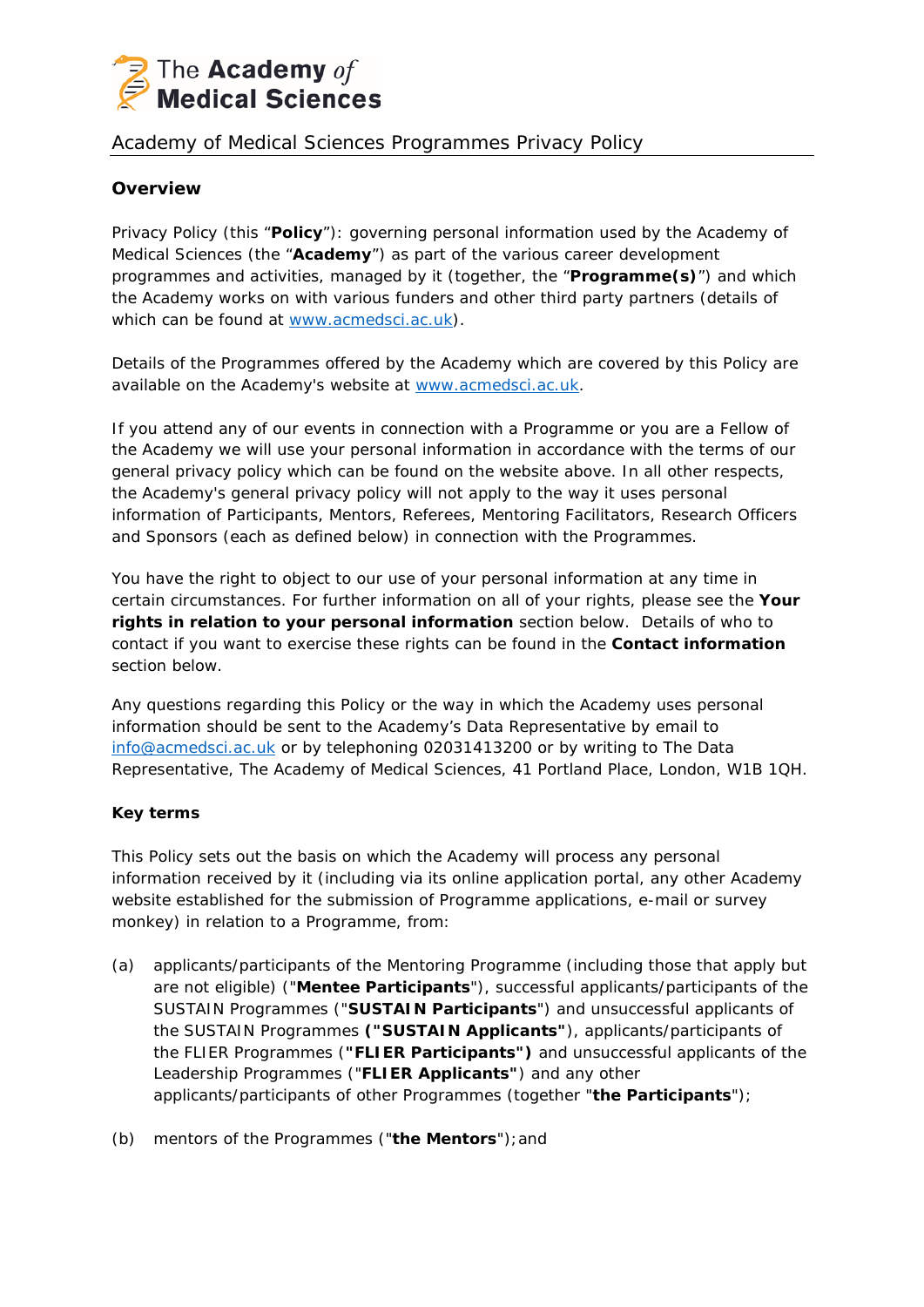

(c) any referees, mentoring facilitators research officers and sponsors of an Applicant (the "**Referees**", "**Mentoring Facilitators**", "**Research Officers**" and "**Sponsors**", as applicable).

In this Policy, where the words "**personal information**" are used these words describe information that is about an individual and which identifies that person such as their name, address and email address. Personal information is protected by law and set out below is a summary of the personal information that the Academy collects, stores and uses in connection with the Programmes.

Where personal information is provided by an individual to the Academy which relates to a third party either during the application process or during participation in the Programmes, the individual who has provided that information confirms that it has the consent of the third party to share such personal information with the Academy and that the individual has made the information in this Policy available to the third party.

# **Responsibilities of the Academy**

The Academy is the data controller for the purpose of data protection law, in respect of the personal information collected and used in relation to the Programmes. This is because the Academy dictates the purposes for which the personal information is used.

#### **Personal information held by the Academy**

The personal information that the Academy collects from you includes:

# **1. Information provided to the Academy**

The personal information that Participants provide to the Academy as part of their application and/or nomination form will include, depending on the Programme, their:

- name;
- postal address;
- email address;
- telephone number;
- details of employment, degree/qualifications, type of research award/fellowship and awarding organisation and name of the individual who has sponsored your application;
- details of Host Institution/your employer;
- National Training Number (NTN(A));
- details of current research/project including title, start date and estimated end date;
- expected CCT date;
- details of PhD or equivalent, including title, department/institution, name of supervisor, date awarded;
- dietary requirements;
- access requirements;
- video footage;
- name of nominated Mentor and reasons for nomination; and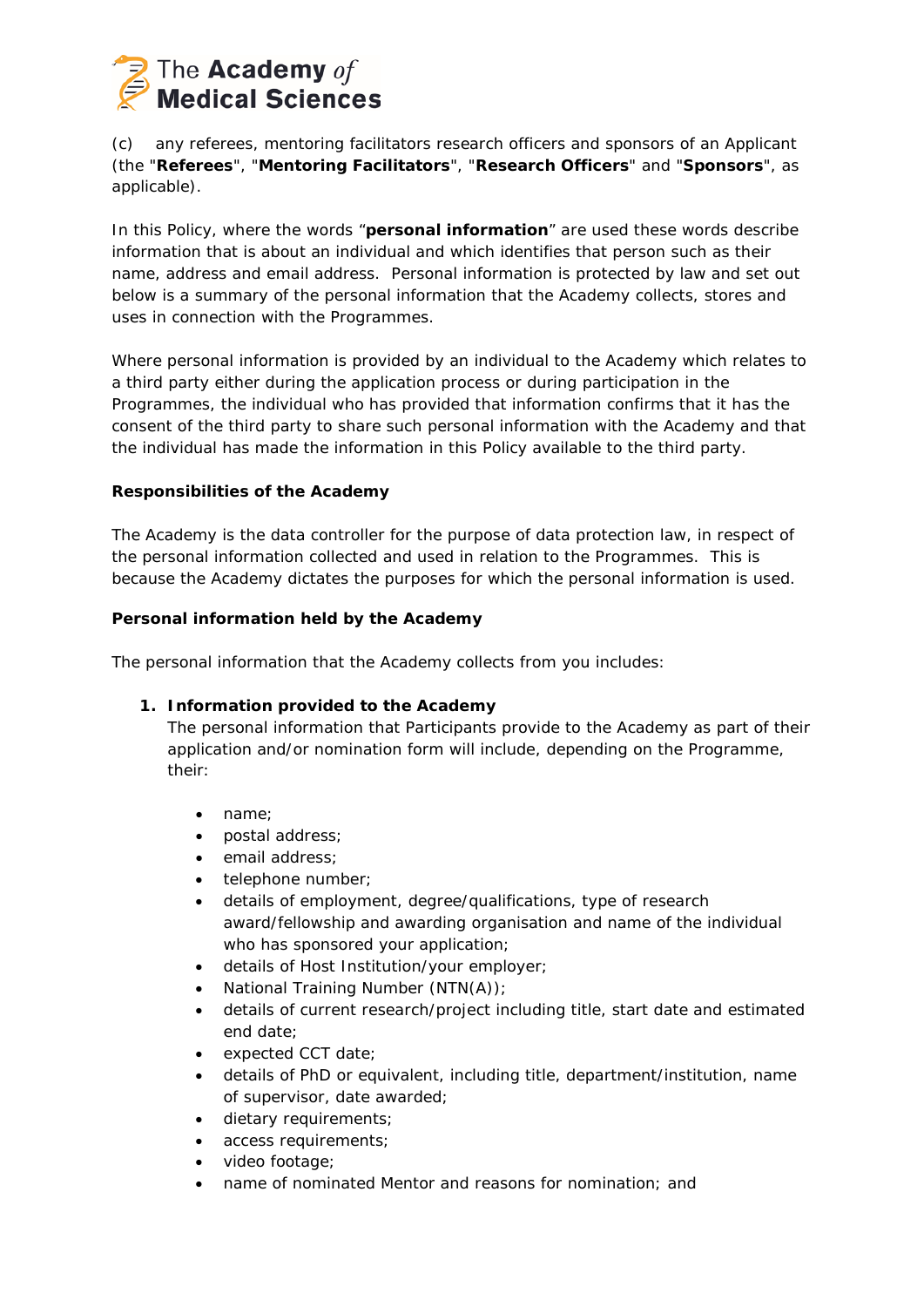

• co-coaching pair or groups.

SUSTAIN Participants and FLIER Participants may also be asked to provide, as part of a survey to facilitate the residential workshop and matching of mentoring and co-coaching pairs:

- dietary requirements;
- availability for workshops;
- career summary;
- details of interests and commitments outside work;
- motivation for applying; and
- profile photograph (which is shared between Mentors and Participants for the purposes of the residential workshop and which may be published on our website or used in case studies).

In relation to FLIER Participants we will also obtain details of any ideas for a work based project.

This information will be provided:

- in the course of communications between the Academy and the Participants (including by phone, email or otherwise);
- when Participants express an interest in a Programme by email or register for the online application portal, including Flexi-Grant;
- when Participants submit applications for the Programmes; and
- through forms, surveys and reports that are completed by the Participants before, during and after the relevant Programme is running.

Mentors will provide certain personal information about themselves to the Academy to create an online profile as a result of their involvement with a Participant or Programme. This personal information will include:

- name;
- employment details including job title and broad research field;
- email address;
- your PA's email address;
- personal/research group websites;
- links to public social media accounts;
- details of career;
- details of key roles and responsibilities outside research/clinical work;
- mentoring experience;
- main hobbies/interests outside research;
- photo; and
- any preferences you express as to areas you are happy to mentor Participants on.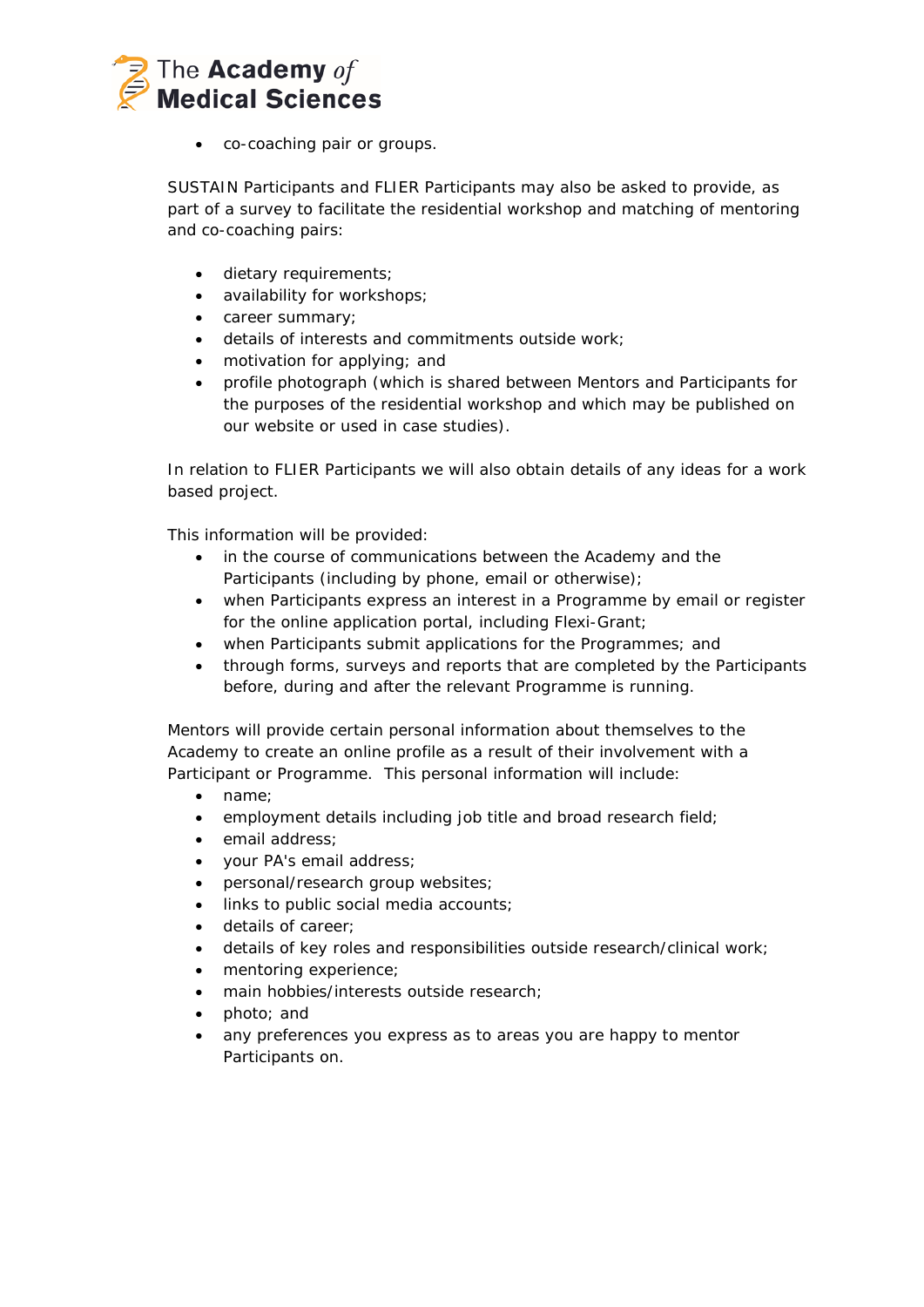

# **2. Information that the Academy collects from Participants**

- (a) Information contained in and records of communications between the Academy and the Participants, including emails, letters and text messages;
- (b) Feedback from Participants relating to the Programmes;
- (c) Information regarding Participants' marketing preferences;
- (d) Information relating to reasons for which mentoring, guidance and training is being sought by Participants; and
- (e) Participants' responses to personality assessments and psychometric assessments, and information relating to coaching discussions, are collected by the Academy's business partners who run these parts of Programmes for the Academy on its behalf.

# **3. Information that the Academy receives from other sources**

- (a) Information that the Academy obtains from any letter of support provided by a Host Institution/Employer;
- (b) Information from individuals involved in the selection panel meetings as part of FLIER Applicants' application and FLIER and SUSTAIN Participants' ongoing review/evaluation process;
- (c) Information relating to FLIER and SUSTAIN Participants' website traffic data obtained from our online application portal;
- (d) The Academy receives personal information about Referees, Mentoring Facilitators, Research Officers and Sponsors from Participants but does not collect any personal information directly from Referees, Mentoring Facilitators, Research Officers or Sponsors. The personal information the Academy receives includes name, employer, job title and contact details; and
- (e) The Academy's business partners provide it with a high-level summary of psychometric assessments and recurring topics in coaching discussions.

# **What the law says**

Under data protection law, the Academy can only use personal information where it has a lawful reason to do so. A lawful reason is one or more of the following:

- the Academy has the **consent** of the individual;
- the Academy is entering into or is **performing a contract**, for example, with the Applicant in relation to the provision of the relevant support/marketing;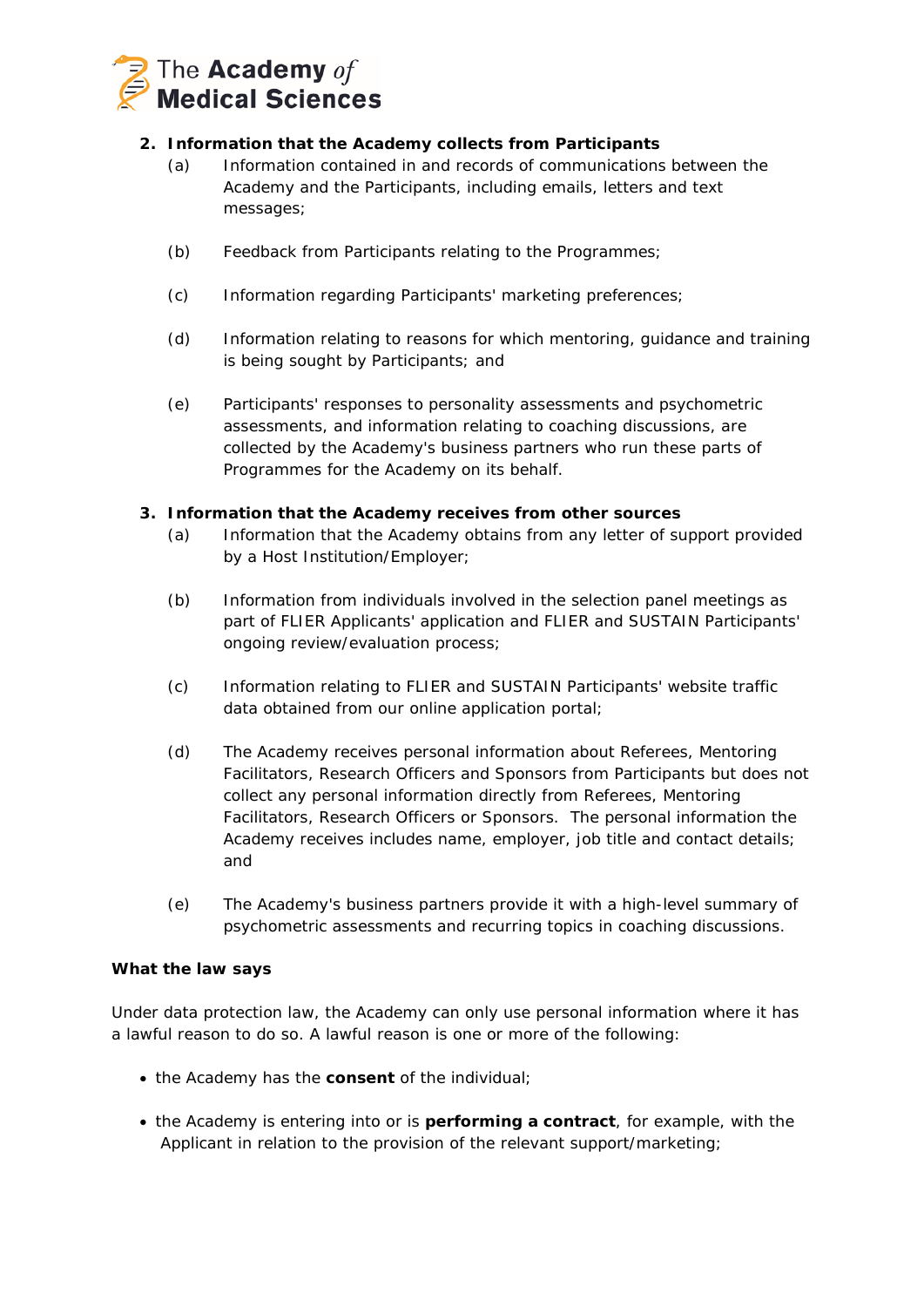

- it is in the Academy's **legitimate interests**; and
- the Academy is under a **legal duty**.

When the Academy relies on its **legitimate interests** it means:

- the pursuit by the Academy of its aims and objectives, or those of a third party;
- compliance with applicable legal and regulatory obligations and any codes of conduct;
- improvement and development of the operation of the Academy and its provision of Programmes, or those of a third party; or
- the protection of the Academy's aims, objectives and business and those involved with it (such as its Fellows or employees or other stakeholders), or those of a third party.

# **How the Academy uses personal information**

The Academy uses personal information in connection with applications for, and participation in relation to, the processing, management and operation of the Programmes for the purposes listed in the table below.

The Academy has set out its lawful reason for using the personal information it collects or has been provided with in relation to a Programme under the heading Legal Basis in the table below. Personal information will only be used as stated for the said purposes and/or in such other circumstances where there is an obligation to do so, or as the law permits, or where the Academy has consent to use it in these circumstances.

Where the Academy relies on legitimate interests, it has specified those interests in the table below.

| <b>Purpose</b>                                                       | <b>Legal Basis</b>                                                                                                                                                                                   |
|----------------------------------------------------------------------|------------------------------------------------------------------------------------------------------------------------------------------------------------------------------------------------------|
| To check eligibility of Participants applying<br>for the Programmes. | This is in the Academy's legitimate interests<br>in order to process applications for the<br>Programmes; administer the Programmes<br>and further the Academy's aims, objectives<br>and business.    |
| To communicate with the Participants and<br>Mentors.                 | This is in the Academy's legitimate interests<br>in order to process applications for the<br>Programmes and administer the<br>Programmes and further the Academy's<br>aims, objectives and business. |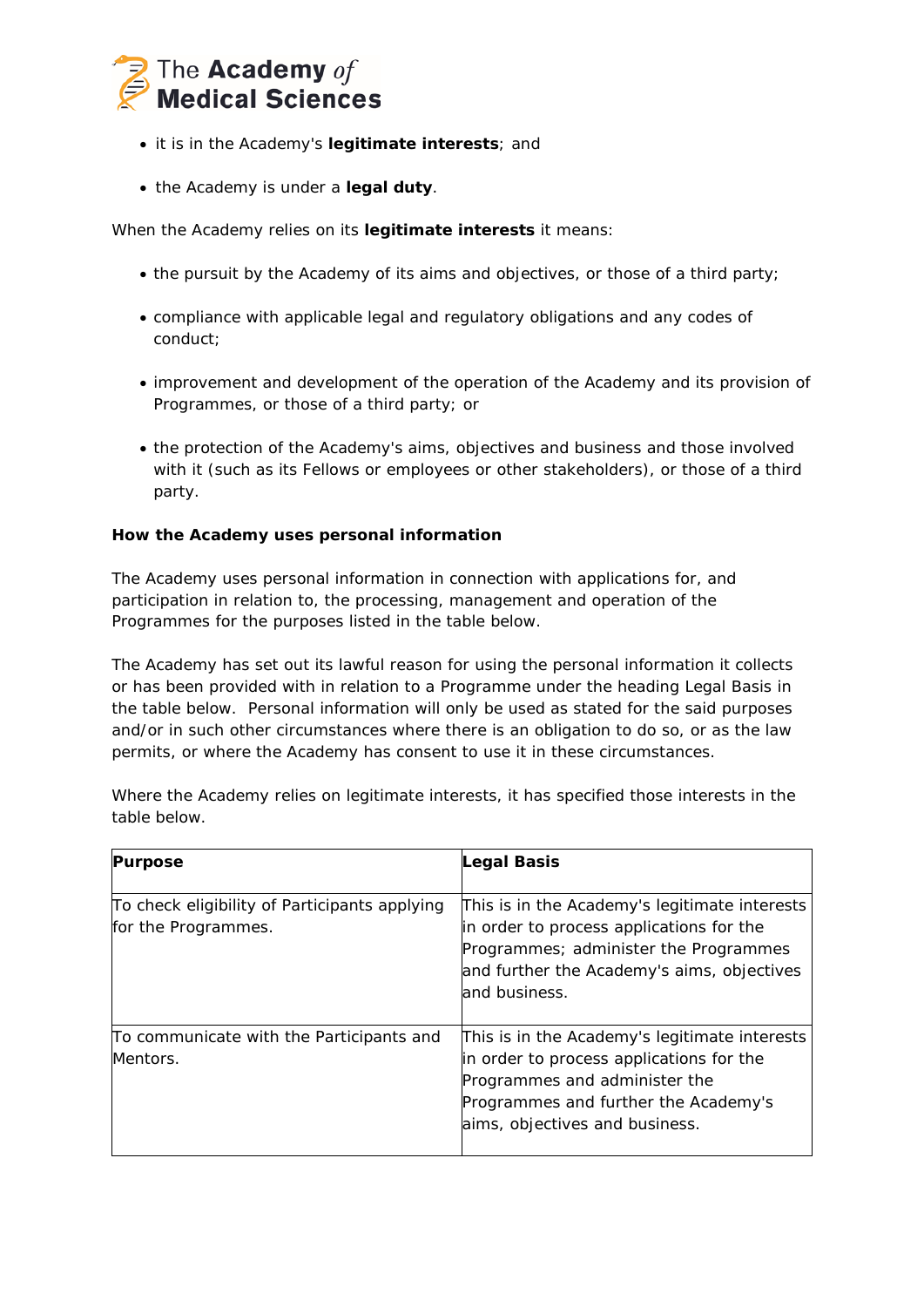

| <b>Purpose</b>                                                                                                                                               | Legal Basis                                                                                                                                                                |
|--------------------------------------------------------------------------------------------------------------------------------------------------------------|----------------------------------------------------------------------------------------------------------------------------------------------------------------------------|
| To improve and sustain the career<br>development opportunities of the<br>Programmes.                                                                         | This is in the Academy's legitimate interests<br>in order to administer the Programmes and<br>further the Academy's aims, objectives and<br>business.                      |
| To manage the Academy's activities.                                                                                                                          | This is in the Academy's legitimate interests<br>because it furthers its aims, objectives and<br>business.                                                                 |
| acceptance forms.                                                                                                                                            | $\textsf{T}\textup{o}$ process the Programmes' application and $\textsf{T}\textup{his}$ is in the Academy's legitimate interests<br>in order to administer the Programmes. |
| To resolve queries relating to the<br>Programmes.                                                                                                            | This is in the Academy's legitimate interests<br>in order to administer the Programmes.                                                                                    |
| To manage a dispute, appeal or complaint.                                                                                                                    | This is in the Academy's legitimate interests<br>in order to administer the Programmes and<br>benefit the interests of Participants and<br>Mentors.                        |
| management information systems<br>(including, without limitation, corresponding<br>about the Programmes with any<br>organisations that fund the Programmes). | ∏o operate the Programmes' processing and∏his is in the Academy's legitimate interests<br>in order to administer the Programmes.                                           |
| To make payments of expenses where<br>agreed with you.                                                                                                       | This is in the Academy's legitimate interests<br>to secure the contributions of<br>facilitators/speakers at the Academy's<br>events.                                       |
| To manage and operate the Programmes.                                                                                                                        | This is in the Academy's legitimate interests<br>in order to further its aims, objectives and<br>business.                                                                 |
| To match Participants with Mentors in<br>relation to the Programmes.                                                                                         | This is in the Academy's legitimate interests<br>in order to administer the Programmes.                                                                                    |
| To obtain UK and/or international selection<br>panel comments.                                                                                               | This is in the Academy's legitimate interests<br>in order to administer the Programmes.                                                                                    |
| To prepare materials to promote the<br>Programmes.                                                                                                           | This is in the Academy's legitimate interests<br>in order to further the aims, objectives and<br>business of the Academy.                                                  |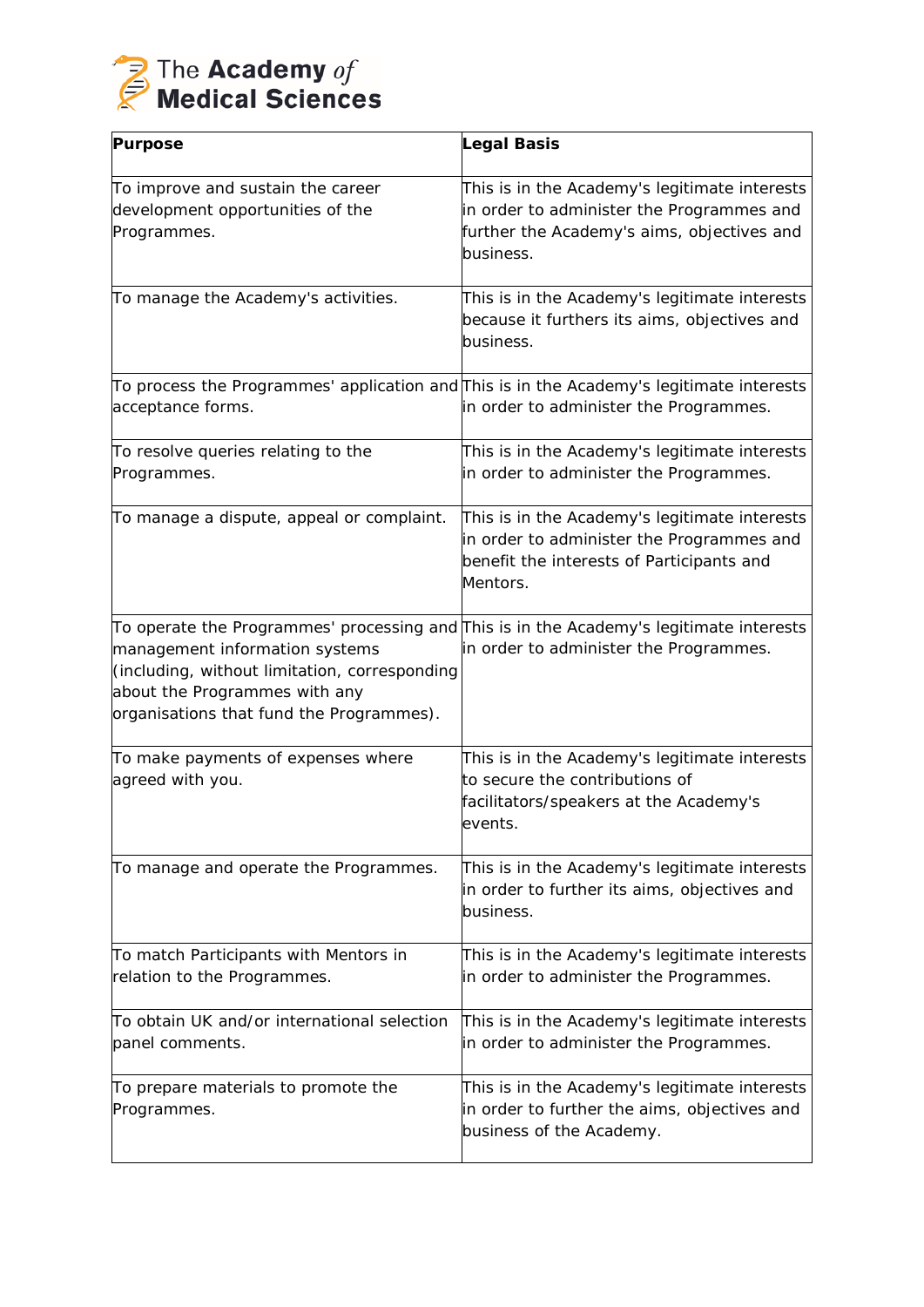

| <b>Purpose</b>                                                                                                                                                                                                                                                                                                                                   | <b>Legal Basis</b>                                                                                                                                                                                                                                                                                                      |
|--------------------------------------------------------------------------------------------------------------------------------------------------------------------------------------------------------------------------------------------------------------------------------------------------------------------------------------------------|-------------------------------------------------------------------------------------------------------------------------------------------------------------------------------------------------------------------------------------------------------------------------------------------------------------------------|
| To undertake an audit and statistical<br>analysis and commission evaluation reports<br>in relation to the evaluation of research and<br>the study of trends in relation to the<br>Programmes.                                                                                                                                                    | This is in the Academy's legitimate interests<br>in order to administer the Programmes<br>effectively and efficiently and help further<br>the aims, objectives and business of the<br>Academy.                                                                                                                          |
|                                                                                                                                                                                                                                                                                                                                                  | The Academy may also rely on consent to<br>use personal information in this way.                                                                                                                                                                                                                                        |
| To report to the Other Funders and the UK<br>National Academies, on the impact of the<br>Programmes.                                                                                                                                                                                                                                             | This is in the Academy's legitimate interests<br>in order to comply with its obligation to the<br>Other Funders (defined below).                                                                                                                                                                                        |
| To inform applicants of any other Academy<br>or UK National Academies (as defined<br>below) of funding opportunities with us or<br>other third party funders, meetings,<br>publications and events, initiatives or<br>personal or career development<br>opportunities, if applicable, in accordance<br>with any marketing preferences expressed. | The Academy relies on either:<br>• legitimate interest: the Academy's and<br>the Participants' legitimate interests<br>as it furthers the aims, objectives<br>and business of the Academy and<br>benefits Participants by identifying<br>useful opportunities.<br>• consent to use personal information in<br>this way. |
| Participants to contact each other.                                                                                                                                                                                                                                                                                                              | To allow cohorts of each of the Programme's This is in the Academy's legitimate interests<br>to improve the service the Participants<br>receive.                                                                                                                                                                        |
| feedback in relation to the Programmes; the to improve the service Participants receive.<br>Academy's processes and the impact of the<br>Academy's activities.                                                                                                                                                                                   | To invite participation in surveys to provide $\parallel$ This is in the Academy's legitimate interests                                                                                                                                                                                                                 |
| To publicise basic details of Participants'<br>applications to, and participation in, the<br>Programmes.                                                                                                                                                                                                                                         | This is in the Academy's legitimate interests<br>to promote its work in relation to the<br>Programmes.                                                                                                                                                                                                                  |
| To comply with any legal or regulatory<br>obligations (including in connection with a<br>court order).                                                                                                                                                                                                                                           | This is to comply with the Academy's legal<br>obligations.                                                                                                                                                                                                                                                              |
| To evaluate the inputs and outputs of the<br>Programmes in conjunction with the UK<br>National Academies and any other                                                                                                                                                                                                                           | This is in the Academy's legitimate interests<br>to assess the success of the Programmes.                                                                                                                                                                                                                               |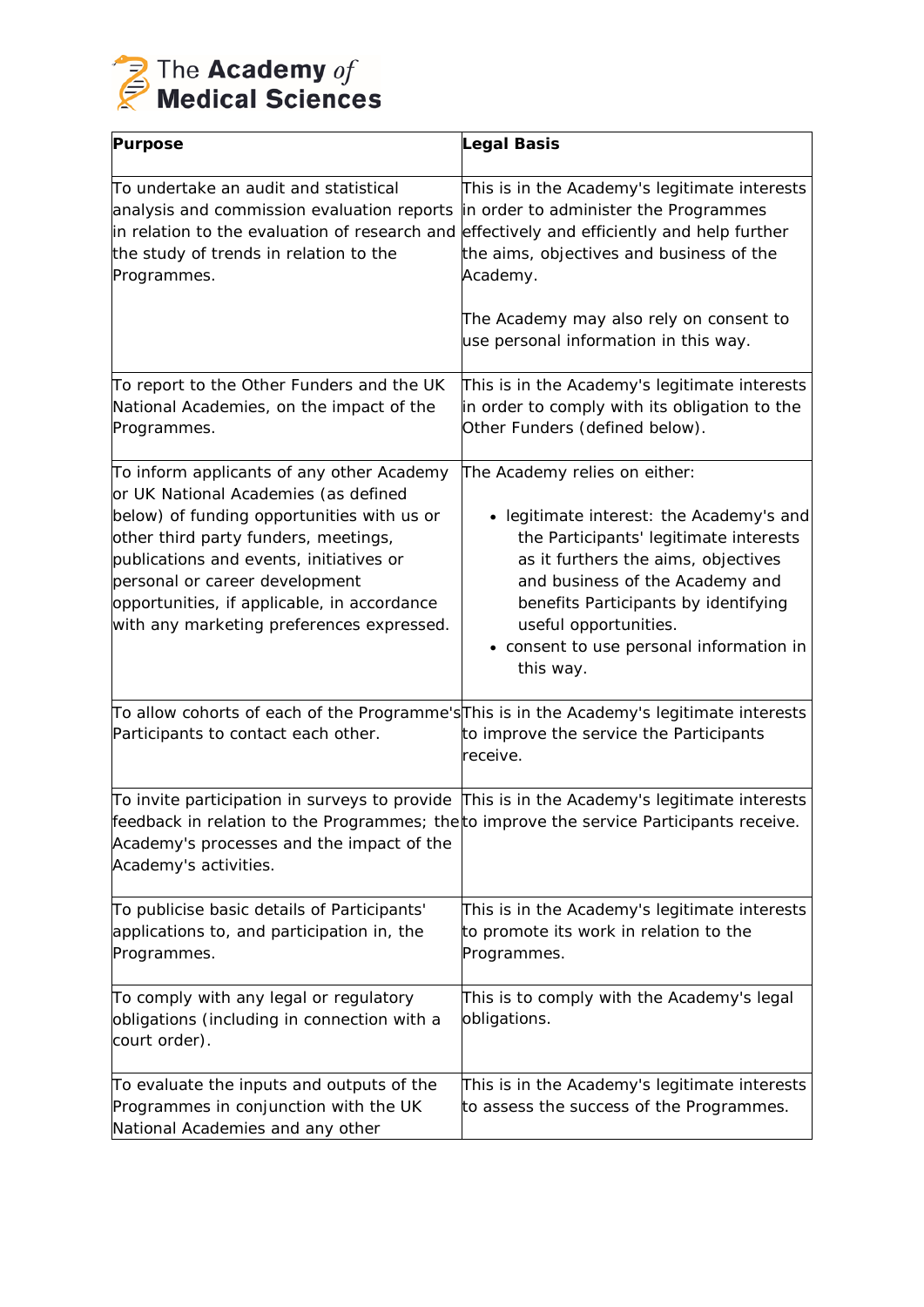

| <b>Purpose</b>                                                                                 | Legal Basis                                                                                                                                                                                                    |
|------------------------------------------------------------------------------------------------|----------------------------------------------------------------------------------------------------------------------------------------------------------------------------------------------------------------|
| contractors involved in the evaluation of the<br>Programmes.                                   |                                                                                                                                                                                                                |
| To carry out equal opportunities monitoring. The Academy relies on either:                     | 1. legitimate interests: This is in the<br>Academy's legitimate interests to promote<br>or maintain equality within the Academy.<br>2. consent to use personal information in<br>this way.                     |
| To carry out Participant personality<br>assessments, psychometric assessments<br>and coaching. | The Academy relies on either:<br>1. legitimate interests: This is in the<br>Academy's legitimate interests in order to<br>administer the Programmes.<br>2. consent to use personal information in<br>this way. |

The Academy may be required to obtain personal information to enable it to fulfil the terms of its contract with the Participants or in preparation of the Academy entering into a contract with the Participants. A failure to provide this information could result in an application being rejected.

# **Special Categories of Personal Information**

The Academy may also collect certain sensitive personal information about Participants, Mentors, Referees, Mentoring Facilitators, Research Officers and Sponsors. This is sometimes referred to as special categories of personal data. This type of personal information will include information concerning Participants' ethnic origin and gender as well as information relating to Participants' health (for example dietary requirements), including any disability they may have.

When we process Special Categories of Personal Information we will rely on either of the following legal bases:

- your explicit **consent**; or
- one or more of the other legal bases set out in the table above and the use is:

o **necessary for the establishment, exercise or defence of legal claims, or whenever courts are acting in their judicial capacity** (for example, when a court issues a court order requiring the processing of your sensitive Personal Information); or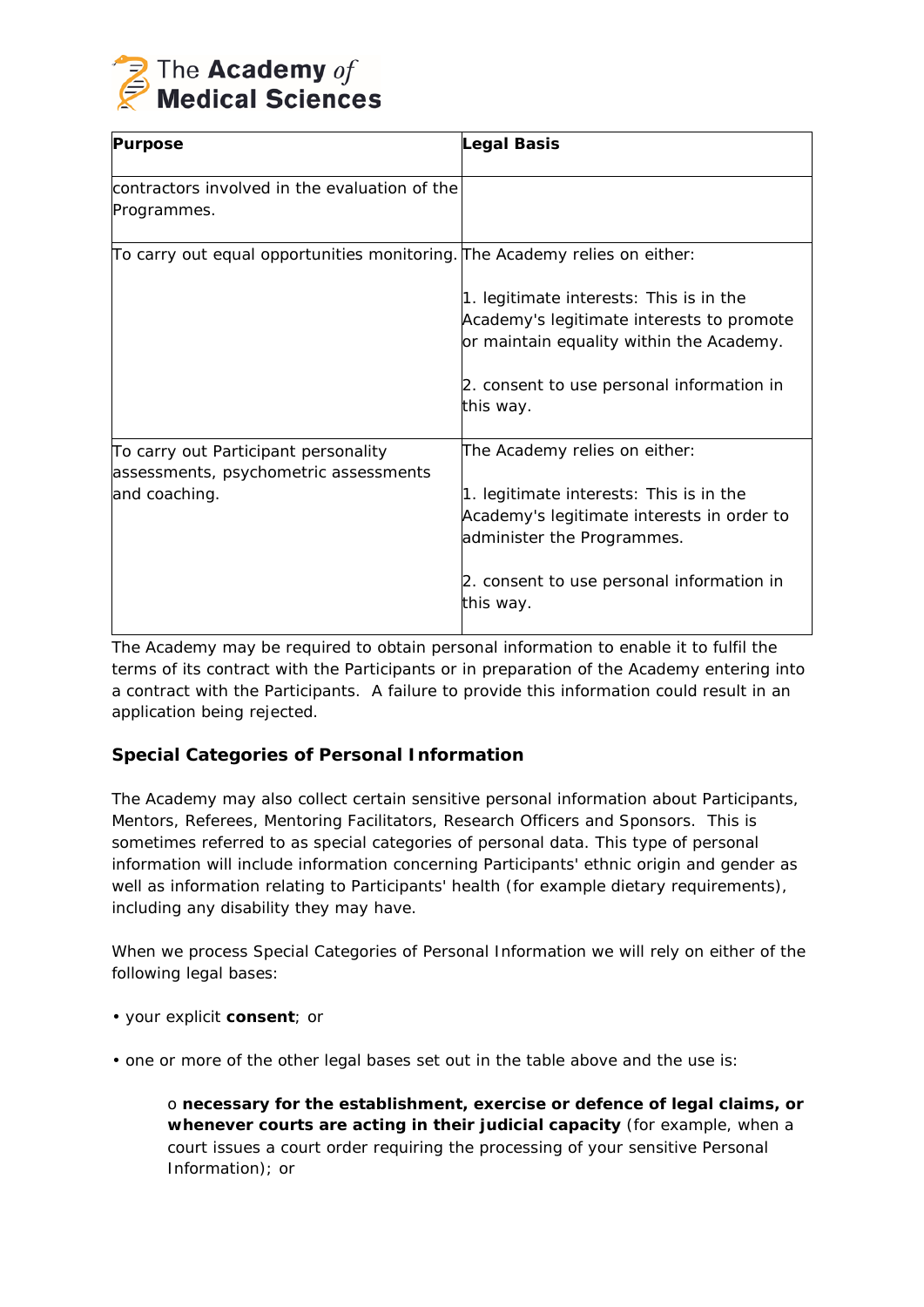

# o in your **vital interests.**

Where we use Special Categories of Personal Information for equal opportunities monitoring (for further information see below), we will do so in reliance on the basis that it is in the **substantial public interest to have equality of opportunity or treatment**.

# **Our commitment to equal opportunities**

To help us meet our commitment to equal opportunities, we may collect information on nationality, age, ethnic origin, gender and disability. This information is only available to us if you choose to supply it and is only used for equality, diversity and inclusion purposes.

Where we collect Special Categories of Personal Information for equal opportunities monitoring (such as your ethnic origin or information regarding a disability you may have), we will process this in accordance with the **Special Categories of Personal Information** section immediately above.

We report equal opportunities information annually on our website on an aggregated and anonymised basis.

# **Who the Academy discloses personal information to**

The Academy will share personal information with the organisations described below for the purposes set out above:

- (a) the British Academy, the Royal Academy of Engineering and the Royal Society (together the "**UK National Academies**");
- (b) any government department that may fund any of the Programmes;
- (c) funders of the Programmes (the "**Other Funders**"), details of which can be found on our website;
- (d) the Academy's business partners, suppliers, sub-contractors and individuals/organisations who enable the Academy to administer and evaluate the effectiveness of the Programmes (including any provider of online services relating to the online management of (including applications to) the Programmes, including Flexi-Grant, and who may transfer personal information to a third party host service provider);
- (e) other companies and entities within the Academy's group (which the Academy is a member of);
- (f) the Academy's professional advisors (including accountants and lawyers) that assist the Academy in carrying out its business activities;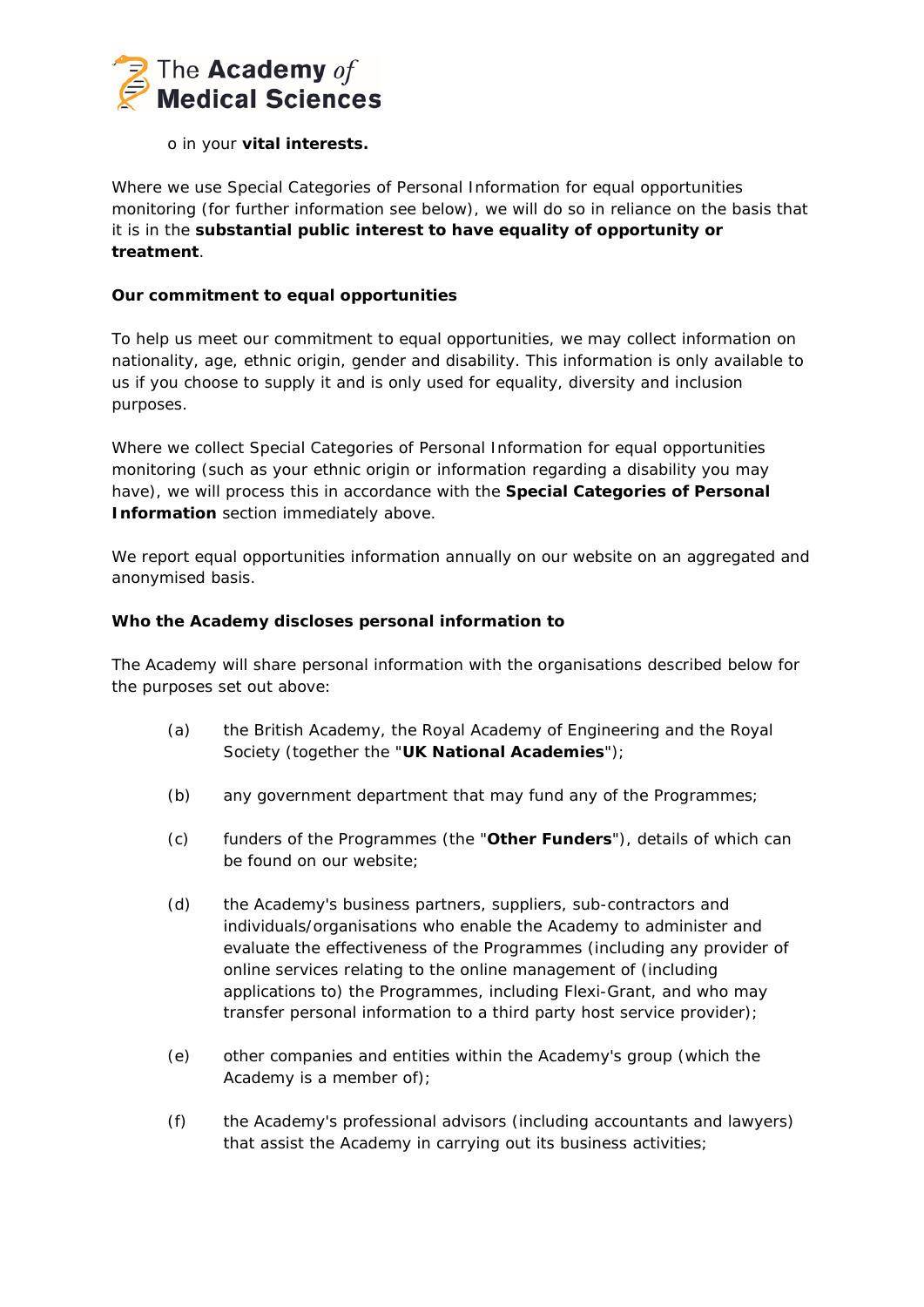

- (g) external agencies and organisations (including the police, the relevant local authority and other law enforcement agencies) for the purpose of complying with applicable legal and regulatory obligations;
- (h) selection panels assessing the applications received from the FLIER applicants, committees to review abstracts of scientific meetings; and
- (i) Mentors and other Participants.

The Academy will also disclose the personal information of Participants and Mentors to other third parties, for example:

- (a) if the Academy or substantially all of the Academy's assets are acquired by a third party (or are subject to a reorganisation within the Academy's corporate group), personal information held by the Academy will be one of the transferred assets;
- (b) if the Academy is under a duty to disclose or share such personal information in order to comply with any legal obligation, to investigate fraud, credit risk reduction purposes or it is in the public interest; and
- (c) in other situations where the Academy has the consent of the individual to do so.

To maintain public accountability and promote the Programmes, the Academy will publish, including on its website, or disclose into the public domain, details of Participants, including basic details of their applications (such as name and institution) and/or participation in the Programmes.

# **Where the Academy transfers personal information to**

It may be necessary to share your personal information outside of the UK for example due to the international nature of some of our Programmes. This may include:

- our service providers located outside the UK;
- if you are based outside the UK;
- if a fellow or peer reviewer accesses personal information remotely through one of our secure systems whilst travelling or residing outside the UK; or
- if we collaborate with an institutional partner in a country outside the UK in relation to a Programme. This will be made clear to any Applicants of the Programme.

These transfers are subject to special rules under UK data protection law. We make sure that transfers are limited to the minimum amount of information possible. To obtain further information about where your personal information may be transferred to, please contact us using the details in the **Contact Information** section below.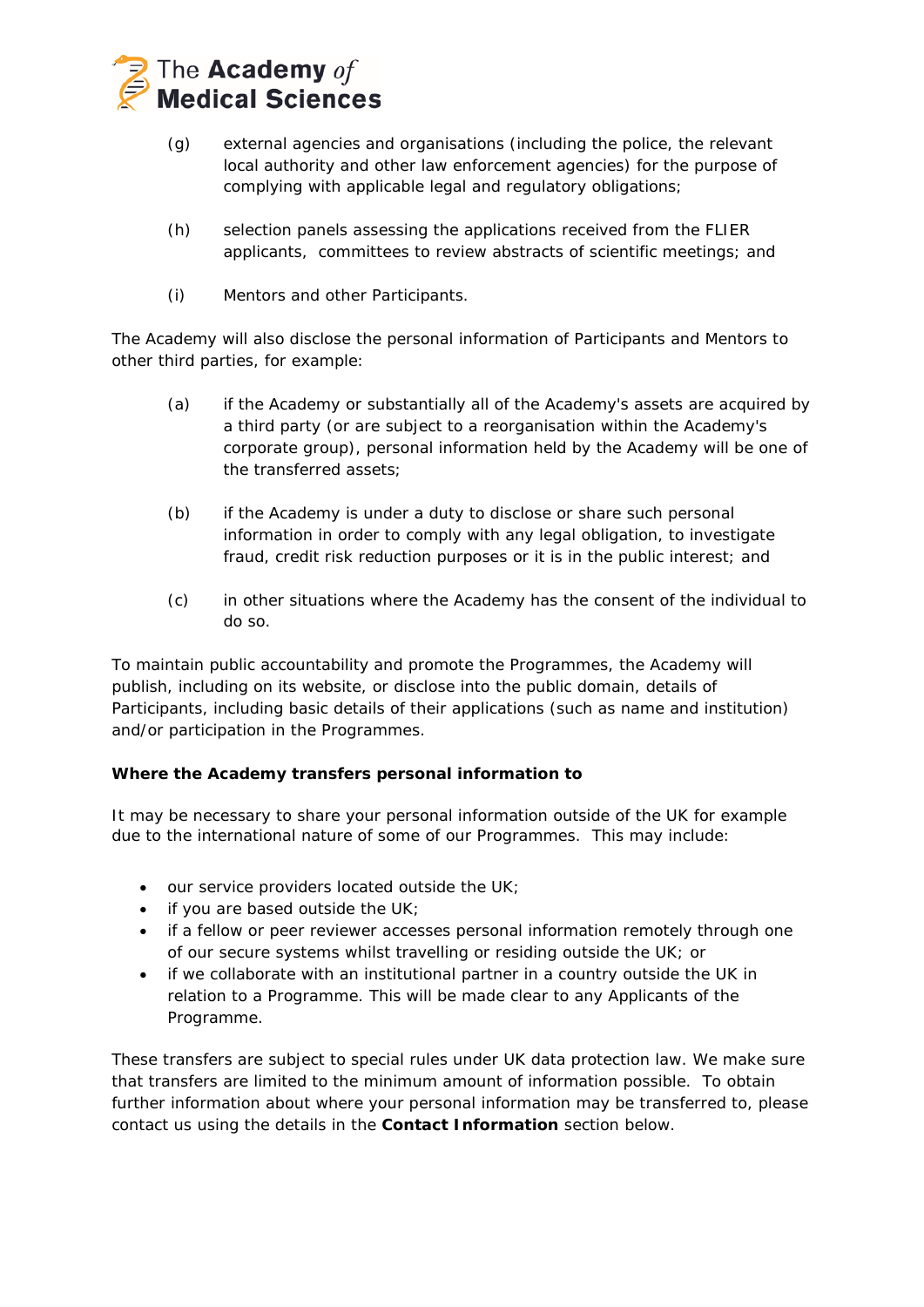

When we transfer your personal information outside the UK, we will take reasonable steps to ensure that such information will be adequately protected, in particular by either:

- transferring to territories, sectors or organisations covered by an adequacy regulation, meaning that the relevant country, territory, sector or organisation has been assessed as providing adequate protection for individuals' rights and freedoms for their personal information; or
- using specific contracts issued for use in the UK by the ICO under data protection law which gives the personal information which is transferred the same protection it has in the UK.

This approach is compliant with applicable data protection law (being Articles 45 and 46.2 of the UK GDPR). For further information about these transfers and the safeguards in place (including to obtain a copy of any documents in place), please contact us using the details in the **Contact Information** section below.

# **Maintenance of data**

It is the Academy's policy to ensure that all personal information held by the Academy is handled correctly and appropriately according to the nature of the information, the risk associated with mishandling that information, including the damage that could be caused to an individual as a result of loss, corruption and/or accidental disclosure of any such information, and in accordance with any applicable legal requirements.

Unfortunately, the transmission of information via the internet is not completely secure.

Although the Academy will seek to protect personal information, it cannot guarantee the security of personal information transmitted to any online application portal and any transmission is at the individual's own risk.

The Academy will put in place appropriate security measures to seek to keep personal information secure. The Academy undertakes regular security and risk reviews and monitors all of the controls that it has in place to ensure the security, accuracy and integrity of the personal information it holds.

Individuals should notify (by email, telephone or in writing) the Academy if any personal information is incorrect or out of date. Registered users of any relevant online application portal (for instance, the online grant management system Flexi-Grant) will also be able to access and update their details online.

# **Personal information retention**

We will only retain your personal information for as long as necessary to fulfil the purposes for which we collected it, including satisfying any legal, accounting or reporting requirements. To determine the appropriate retention period for personal information, we consider the amount, nature and sensitivity of the personal information, the potential risk of harm from unauthorised use or disclosure of it, and the purposes for which we process your personal information.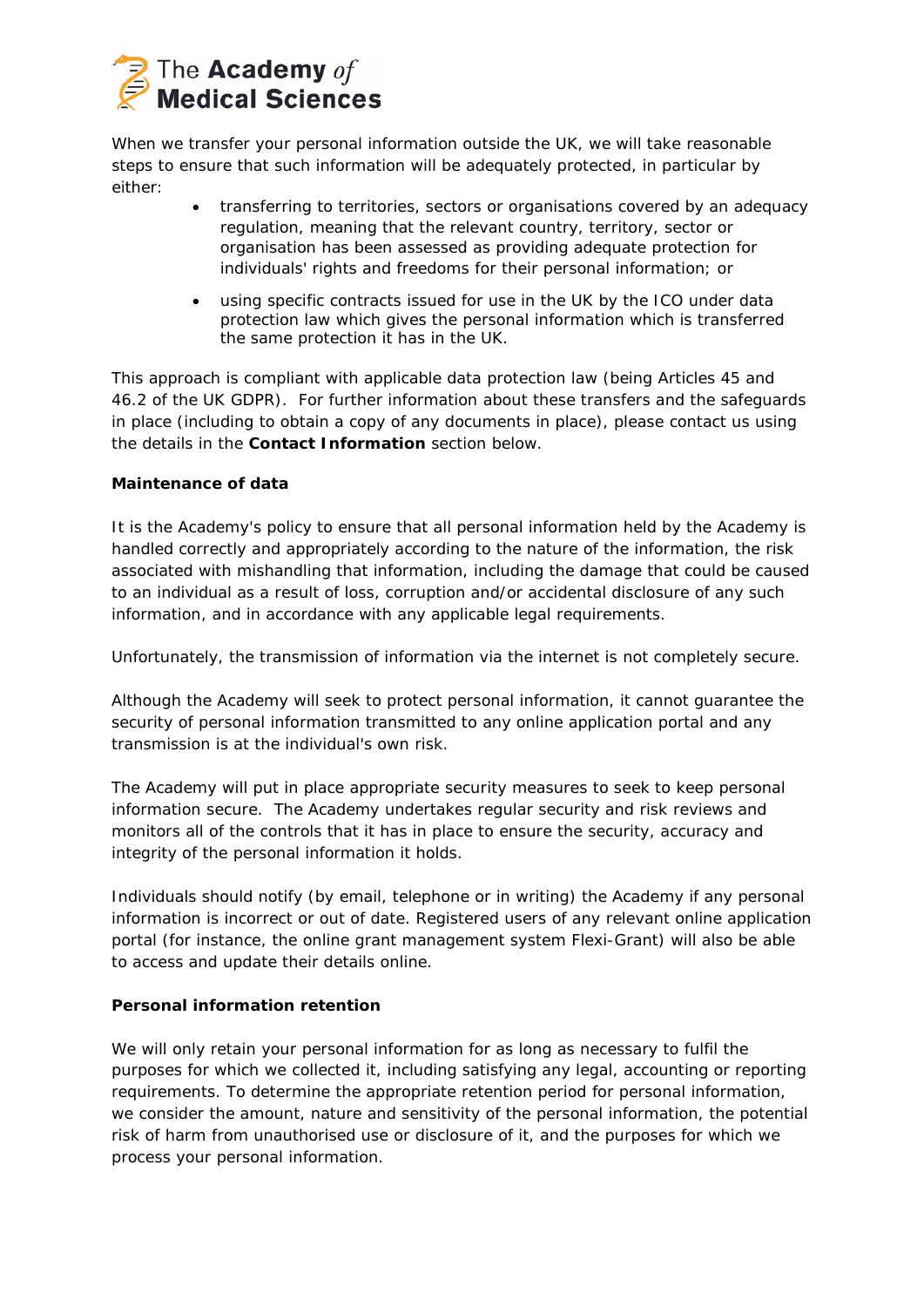

For example, we will retain personal information related to unsuccessful Applicants for a period of 6 years from the date we make a decision in relation to the relevant application.

If you are successful in your application we will retain your personal information for the duration of the Programme and following the completion of the Programme we will retain personal information relating to your involvement in the Programme as part of our commitment to retaining a true and accurate historical record of the activities and business of the Academy as a national institution. It is in the public interest to retain these archiving records.

We regularly review our databases and when it is no longer necessary to retain some or all of your personal information, we will delete or anonymise it. In some circumstances we may anonymise your personal information (so it can no longer be associated with you) for research or statistical purposes without further notice to you. For further information on retention periods, please contact the Data Representative using the details below.

# **Individual's rights under data protection law**

You have certain rights in relation to your personal information. Some of these rights only apply in certain circumstances, and may be subject to exemptions. The table below sets out a summary of your rights, which can be exercised by contacting info@acmedsci.ac.uk:

|                                                      | Summary of your rights                                                                                                                                                                                                                                     |
|------------------------------------------------------|------------------------------------------------------------------------------------------------------------------------------------------------------------------------------------------------------------------------------------------------------------|
| Right of access to your<br>personal information      | You have the right to receive a copy of your personal<br>information that we hold about you, subject to certain<br>exemptions.                                                                                                                             |
|                                                      | We may require further information in order to respond<br>to your request (for instance, evidence of your identity<br>and information to enable us to locate the specific<br>personal information you require).                                            |
| <b>Right to rectify your</b><br>personal information | You have the right to ask us to correct your personal<br>information that we hold where it is incorrect or<br>incomplete.                                                                                                                                  |
| Right to erasure of your<br>personal information :   | You have the right to ask that your personal information<br>be deleted in certain circumstances. For example:<br>where your personal information is no longer<br>necessary in relation to the purposes for which they<br>were collected or otherwise used; |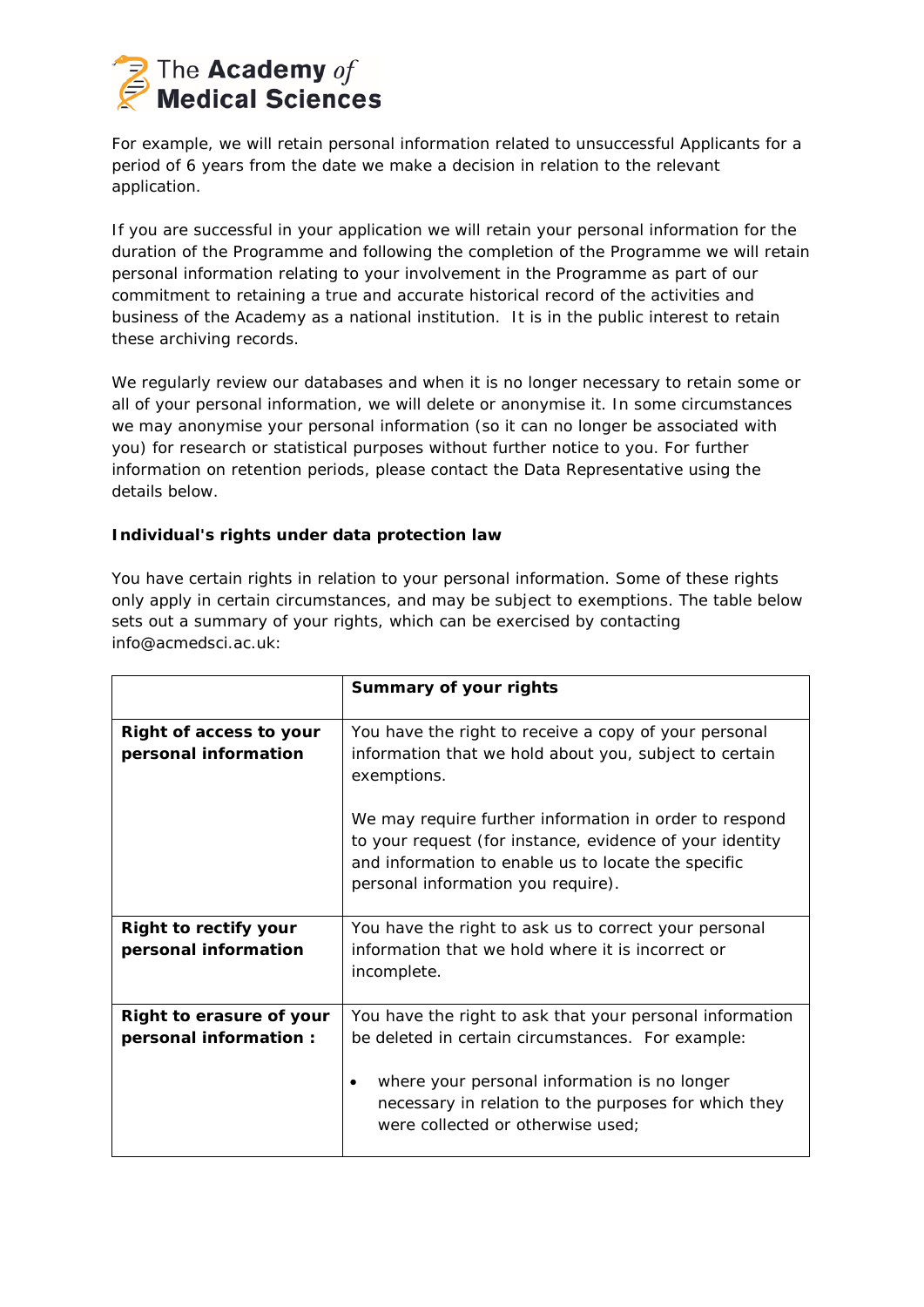

|                           | Summary of your rights                                                                                                                                                                                                                        |
|---------------------------|-----------------------------------------------------------------------------------------------------------------------------------------------------------------------------------------------------------------------------------------------|
|                           | if you withdraw your consent and there is no other<br>$\bullet$<br>legal ground for which we rely on for the continued<br>use of your personal information;<br>if you object to the use of your personal information<br>(as set out below);   |
|                           | if we have used your personal information unlawfully;<br>or<br>if your personal information needs to be erased to<br>comply with a legal obligation.                                                                                          |
| Right to restrict the use | You have the right to suspend our use of your personal                                                                                                                                                                                        |
| of your personal          | information in certain circumstances. For example:                                                                                                                                                                                            |
| information               | where you think your personal information is<br>inaccurate but only for so long as is required for us to<br>verify the accuracy of your personal information;                                                                                 |
|                           | the use of your personal information is unlawful and<br>$\bullet$<br>you oppose the erasure of your personal information<br>and request that it is suspended instead;                                                                         |
|                           | we no longer need your personal information, but<br>$\bullet$<br>your personal information is required by you for the<br>establishment, exercise or defence of legal claims; or                                                               |
|                           | you have objected to the use of your personal<br>information and we are verifying whether our<br>grounds for the use of your personal information<br>override your objection.                                                                 |
| Right to data portability | You have the right to obtain your personal information in<br>a structured, commonly used and machine-readable<br>format and for it to be transferred to another<br>organisation, where it is technically feasible. The right<br>only applies: |
|                           | to personal information which you have provided to<br>us;                                                                                                                                                                                     |
|                           | where the use of your personal information is based<br>on your consent or is necessary for the performance<br>of a contract; and                                                                                                              |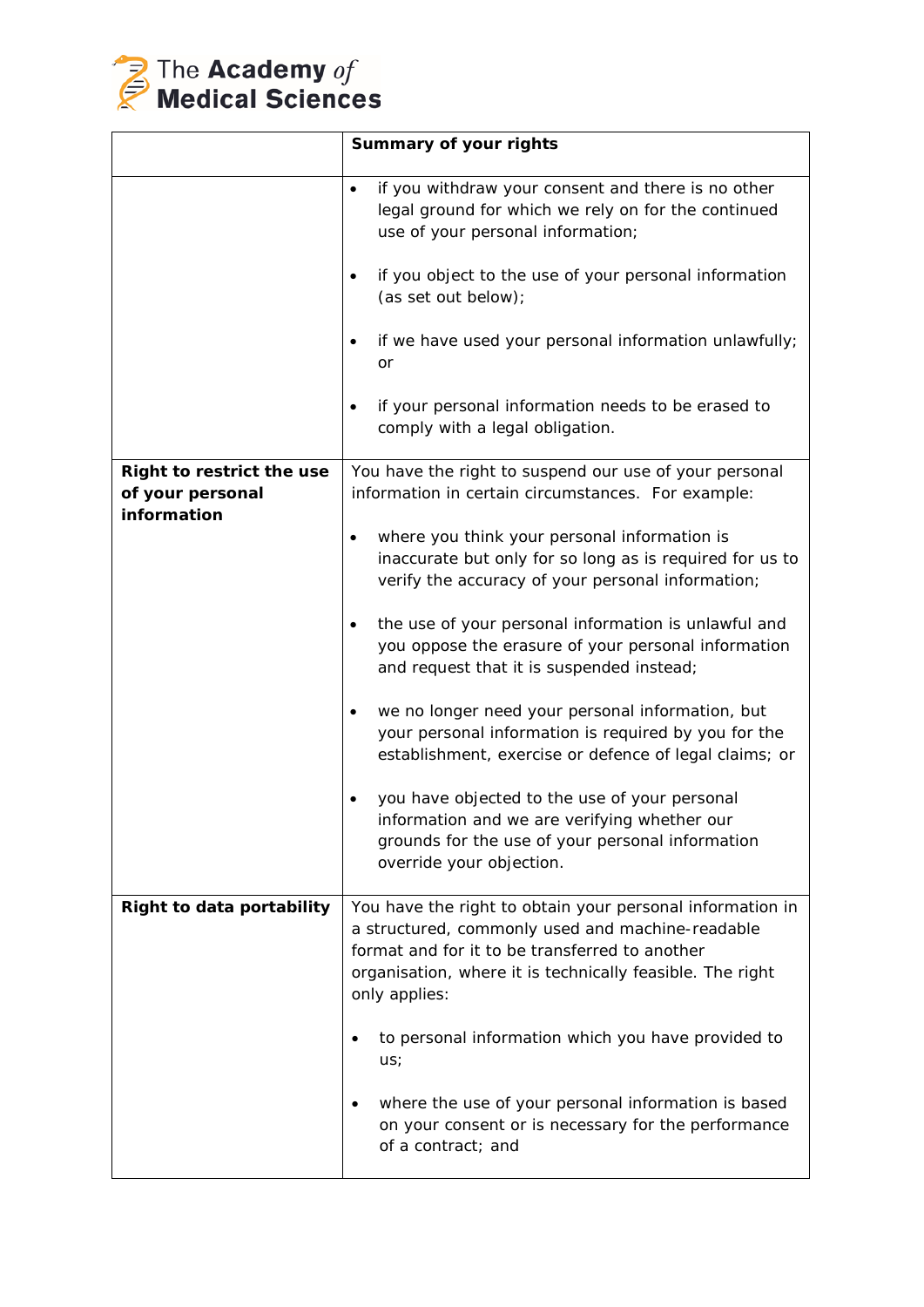

| Summary of your rights                                                                                                                                                                                                                                                                                                                                                                                                                                                                                                                                                                                                                                                       |
|------------------------------------------------------------------------------------------------------------------------------------------------------------------------------------------------------------------------------------------------------------------------------------------------------------------------------------------------------------------------------------------------------------------------------------------------------------------------------------------------------------------------------------------------------------------------------------------------------------------------------------------------------------------------------|
| when the use of your personal information is carried<br>$\bullet$<br>out by automated (i.e. electronic) means.                                                                                                                                                                                                                                                                                                                                                                                                                                                                                                                                                               |
| You have the right to object to the use of your personal<br>information in certain circumstances and subject to<br>certain exemptions. Examples of this right include:<br>where you have grounds relating to your particular<br>$\bullet$<br>situation and we use your personal information for<br>our legitimate interests (or those of a third party);<br>where we use your personal information to take a<br>$\bullet$<br>decision which is based solely on automated<br>processing where that decision produces a legal<br>effect or otherwise significantly affects you; and<br>if you object to the use of your personal information<br>for direct marketing purposes. |
| You have the right to withdraw your consent at any time<br>where we rely on consent to use your personal<br>information.                                                                                                                                                                                                                                                                                                                                                                                                                                                                                                                                                     |
| You have the right to complain to the relevant data<br>protection authority, which is, in the case of the<br>Academy, the Information Commissioner's Office, where<br>you think we have not used your personal information in<br>accordance with data protection law.<br>You can contact them on 0303 123 1113, go online to<br>https://ico.org.uk/make-a-complaint/ or write to them<br>at:<br>Information Commissioner's Office<br><b>Wycliff House</b><br>Water Lane<br>Wilmslow<br>Cheshire<br>SK9 5AF                                                                                                                                                                   |
|                                                                                                                                                                                                                                                                                                                                                                                                                                                                                                                                                                                                                                                                              |

To exercise any of these rights please contact [info@acmedsci.ac.uk](mailto:info@acmedsci.ac.uk)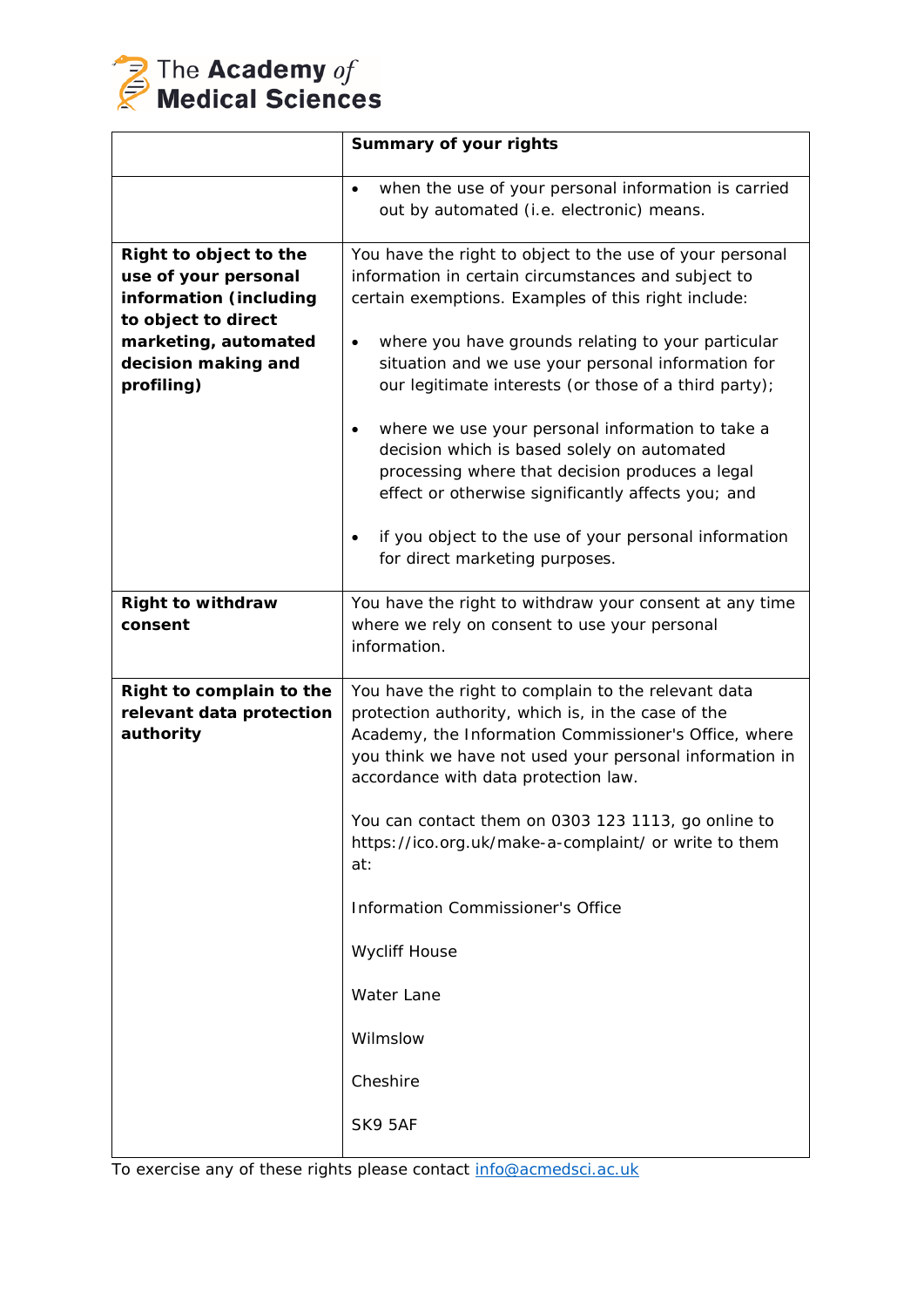

# **Changes to this Policy**

Where appropriate, the Academy will communicate any future changes to this Policy by email, letter, pop-up on the Academy website or other method of communication as the Academy may consider appropriate. Where appropriate, the updated Policy will take effect as soon as it has been updated or as otherwise communicated to individuals.

This Policy was last updated in May 2022.

# **Cookies**

Please see the Academy's [cookies policy](https://acmedsci.ac.uk/cookie-policy) for a summary of the cookies which may be placed on your device and your rights in relation to those cookies.

#### **How to complain**

We hope we can resolve any query or concern you may raise about our use of your personal information. If you wish to complain, the first step is to write or speak to the member of Academy staff who has been your contact point. If this does not apply, or you would prefer not to refer your complaint to a staff contact, or you are not satisfied with the response, you should write to the Data Representative at the Academy using the details below.

Your complaint will be acknowledged within 3 working days and we will try to ensure you receive a response within 21 working days of us sending you our acknowledgement. If we cannot give you a full response within this time we will let you know how long it will take. We will contact you if we require further information.

We will investigate your complaint but if you are not satisfied with our response, or believe we are processing your personal information unlawfully, you can complain to the UK Information Commissioner's Officer by calling 0303 123 1113. Further information about your rights and how to get in contact is set out on the ICO website at www.ico.org.uk.

#### **Contact information**

Please contact us or our Data Representative by post, email or telephone if you have any questions about this Policy or the personal information we hold about you.

| Our contact details                             | <b>Our Data Representative</b> |
|-------------------------------------------------|--------------------------------|
| info@acmedsci.ac.uk                             | Toby Jenkins                   |
| Tel: 0203141 3200                               | Data Innovation Manager        |
| Post: The Academy of Medical<br><b>Sciences</b> |                                |
| 41 Portland Place                               |                                |